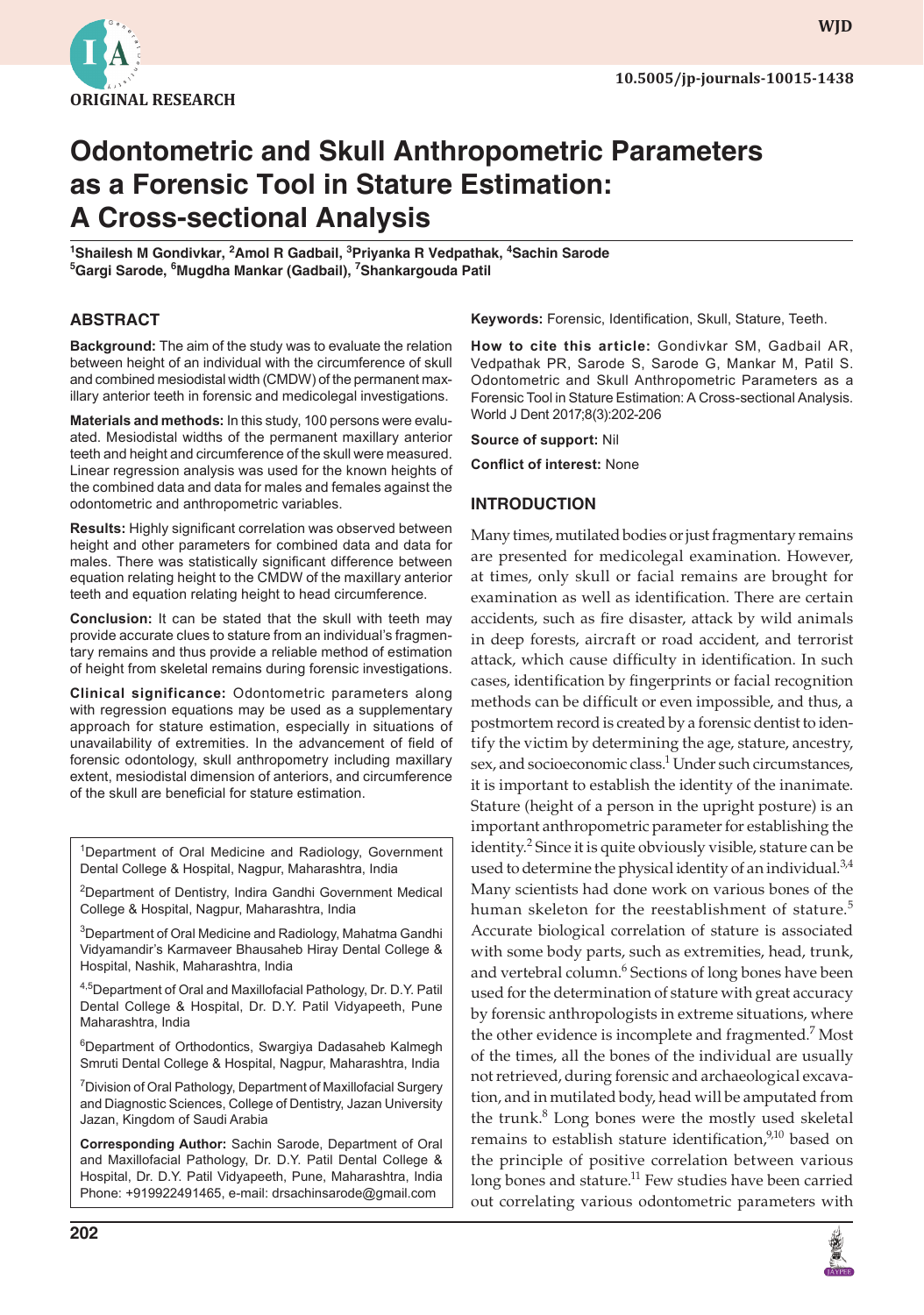*Odontometric and Skull Anthropometric Parameters as a Forensic Tool in Stature Estimation: A Cross-sectional Analysis*

the height of an individual. $8$  In prosthodontics, there are indices showing relationship of odontometric parameters to cranium.<sup>12</sup> Furthermore, there is a relationship between the head circumference (HC) and the combined mesiodistal width (CMDW) of the maxillary anterior teeth. $^{13}$ There are very few literature estimating the data about the height from an odontometric parameter. The studies showing correlation of tooth dimensions with height as ratios or regression equations are occasional.<sup>12,14</sup> Teeth are an excellent material for forensic investigation as odontologic, anthropological, and genetic. The teeth and skull measurements have several advantages over other body parts as the anatomical landmarks are standard, well developed, and easy to locate. $1$  Considering these facts, our study was aimed to investigate relation between height of a person with the circumference of skull and CMDW of the maxillary anterior teeth.

# **MATERIALS AND METHODS**

This study was conducted in the Department of Oral Medicine and Radiology, Mahatma Gandhi Vidyamandir's Karmaveer Bhausaheb Hiray Dental College & Hospital, Nashik, India. Approval of the Institutional Ethical Committee was obtained before commencement of the study. A total of 100 individuals were randomly selected, comprising 50 males and 50 females. All the individuals were in the age range of 20 to 40 years as the stature is accepted as adult one and multiplication factor remains near constant above 18 years of age.<sup>15</sup> Individuals who fulfilled following mentioned inclusion criteria were recruited in the study: (1) Fully erupted intact permanent maxillary anterior teeth with sound periodontal condition and satisfactory alignment, (2) individuals without any clinical evidence or history of cleft palate, trauma, crown restorations, orthodontic treatment or orthognathic surgery, and surgery of the skull, (3) individuals not having any of the developmental disorders, endocrinal disorders, metabolic disorders, and history of prolonged illness. All the recruited individuals were informed about the study, and written consent was obtained (Fig. 1).

With the help of digital Vernier caliper, the greatest mesiodistal width of crown of six maxillary anterior permanent teeth, i.e., right central incisor, right lateral incisor, right canine, left central incisor, left lateral incisor, and left canine, was measured directly on the individuals between anatomic contact points of each tooth. This distance was measured accurately by holding digital Vernier caliper parallel to the occlusal plane so that the interproximal areas can be accessed easily. Mesiodistal widths of crowns of the six maxillary anterior teeth were then added to achieve CMDW. Fronto-occipital HC and height were recorded. For measuring maximal fronto-occipital circumference, a nonstretchable measuring plastic tape



**Fig. 1:** Mesiodistal crown width measurement with digital Vernier's Caliper

(calibrated in mm) was placed on the occipital prominence and the supraorbital ridges. Care was taken to view each individual laterally to make sure that the measuring tape was placed properly. The height of each individual was measured as vertical distance between the vertex and the floor with the help of a standard anthropometer. On a horizontal plane, the individuals were instructed to stand erect barefooted. Anthropometer was placed in straight vertical position behind the individual with head oriented in Frankfort horizontal plane and shoulder blocks and buttocks touching the vertical limb of the instrument. The movable rod of the anthropometer was brought in contact with vertex in the midsagittal plane. To reduce the discrepancies of diurnal variation, all these measurements were recorded by only one observer between 10 am and 1 pm only. The above-mentioned measurements were recorded three times, and their mean value was calculated accordingly to achieve a final measurement.

All the obtained data were then entered into Microsoft Excel and analyzed using Statistical Package for the Social Sciences software version 20. Karl Pearson's correlation coefficient of CMDW and HC with stature was obtained. For each parameter, regression equations were derived using simple linear regression analysis.

# **RESULTS**

Table 1 shows the descriptive statistics for the four measurements recorded in the sample. Statistically significant sexual dimorphism was recorded from most of the measurements studied ( $p$  < 0.001). The mean CMDW was noticed to be  $49.65 \pm 2.51$  and  $48.28 \pm 2.41$  in males and females respectively. Males in the group were observed to be tall as compared with females (174.4 ± 73.05 *vs*  $1588.2 \pm 60.09$ ). A highly significant difference (p < 0.001) was recorded in HC in males and females. Although the coefficient was small, we found a statistically significant correlation between the two when CMDW of the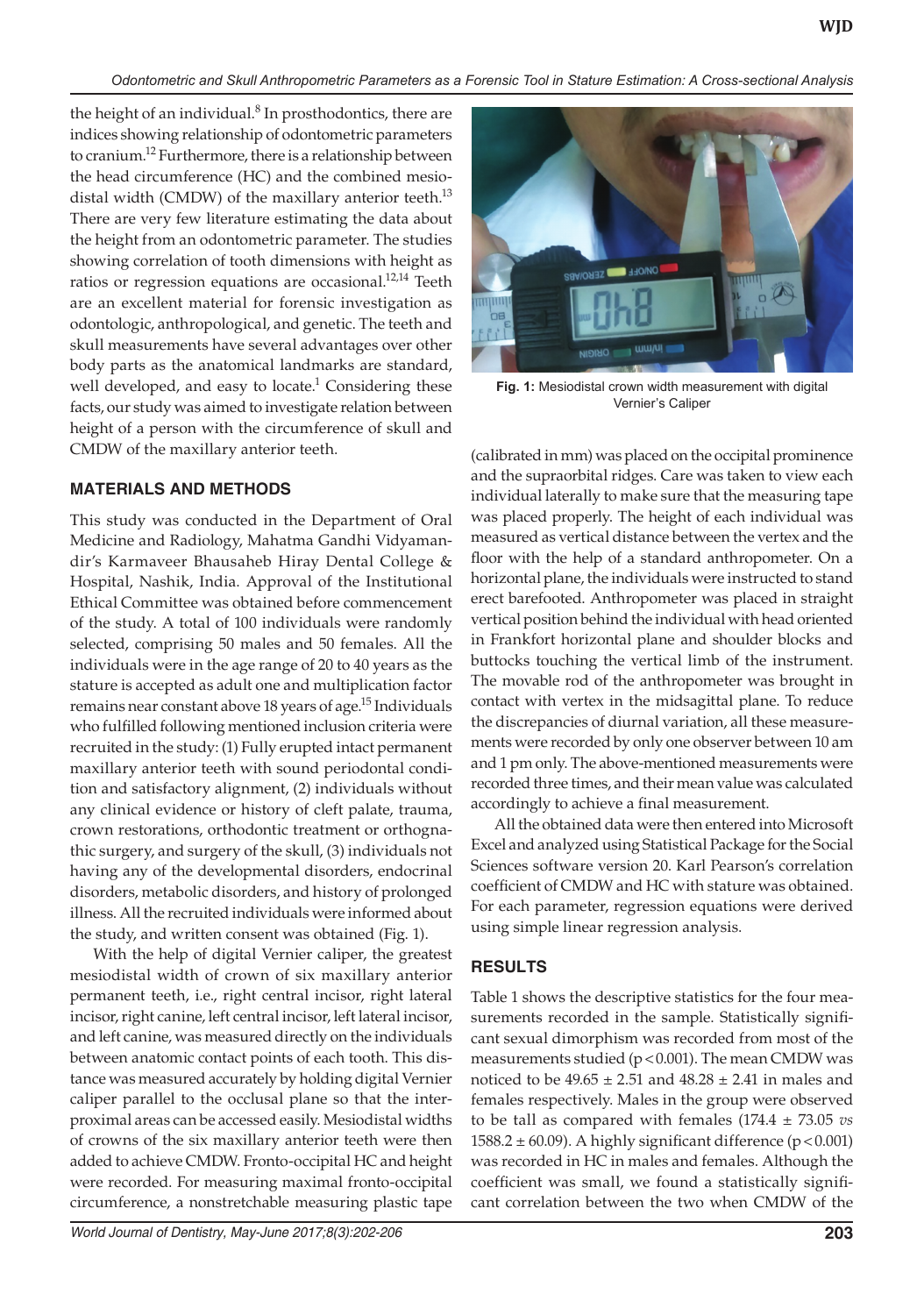**Table 1:** Descriptive statistics for the parameters recorded for males and females

| Parameters Gender n |               |    | $Mean \pm SD$         | SEM      | p-value |
|---------------------|---------------|----|-----------------------|----------|---------|
| RCI                 | Male          | 50 | $8.9720 \pm 0.44678$  | 0.06318  | 0.024   |
|                     | <b>Female</b> | 50 | $8.7660 \pm 0.45158$  | 0.06386  |         |
| RLI                 | Male          | 50 | $7.2500 \pm 0.67317$  | 0.09520  | 0.083   |
|                     | Female        | 50 | $7.0320 \pm 0.56908$  | 0.08048  |         |
| RC                  | Male          | 50 | $8.6120 \pm 0.49842$  | 0.07049  | 0.007   |
|                     | Female        | 50 | $8.3060 \pm 0.61293$  | 0.08668  |         |
| LCI                 | Male          | 50 | $8.9620 \pm 0.42661$  | 0.06033  | 0.059   |
|                     | Female        | 50 | $8.7980 \pm 0.43070$  | 0.06091  |         |
| LЦ                  | Male          | 50 | $7.2520 \pm 0.66032$  | 0.09338  | 0.174   |
|                     | Female 50     |    | $7.0840 \pm 0.56111$  | 0.07935  |         |
| LC                  | Male          | 50 | $8.6060 \pm 0.49256$  | 0.06966  | 0.007   |
|                     | Female 50     |    | $8.2980 \pm 0.61561$  | 0.08706  |         |
| НC                  | Male          | 50 | 542 42 + 18 47899     | 2.61332  | 0.000   |
|                     | <b>Female</b> | 50 | $527.18 + 19.10411$   | 2.70173  |         |
| Height              | Male          | 50 | $1749.4 \pm 73.05743$ | 10.33188 | 0.000   |
|                     | <b>Female</b> | 50 | $1588.2 \pm 60.09992$ | 8.49941  |         |
| <b>CMDW</b>         | Male          | 50 | $49.6540 \pm 2.51957$ | 0.35632  | 0.007   |
|                     | Female        | 50 | $48.2840 \pm 2.41672$ | 0.34178  |         |

RCI: Right central incisor; RLI: Right lateral incisor; RC: Right canine; LCI: Left central incisor; LLI: Left lateral incisor; LC: Left canine; CMDW: Combined mesiodistal width; HC: Head circumference; SD: Standard deviation; SEM: Standard error of mean

maxillary teeth was plotted against height. When HC was regressed to the height for the combined data and data for males, a higher correlation was noticed. When two measurements were added and correlated to the height, the gradient of the trend line improved indicating elevated correlation. Thus, a high correlation was seen when height was regressed against addition of CMDW and HC. The regression equations are derived as listed in Table 2. Thus, we can state that this category provided the most reliable stature estimates. Results of this study showed that most male and combined data parameters had a positive correlation with the stature.

#### **DISCUSSION**

The identification of a person, especially from fragmentary remains, has become an important aspect in forensic investigations. The identity of an unknown individual can be estimated using age, sex, and stature. However, considering only the stature, identification of an individual has become easy because then the missing persons of only that stature need to be considered.<sup>16</sup> Teeth are resistant to damage and odontometric parameters remain

| Parameter studied | Group        | $\mathsf{r}$ | $mx + c$            | <b>SEE</b> value | p-value |
|-------------------|--------------|--------------|---------------------|------------------|---------|
| RCI               | Combined     | 0.238        | $54.39 x + 2372.83$ | 0.4478           | 0.017   |
|                   | <b>Males</b> | 0.239        | $39.07x + 1398.87$  | 0.4383           | 0.095   |
|                   | Females      | 0.059        | $-7.91x + 1657.53$  | 0.4555           | 0.682   |
| RLI               | Combined     | 0.158        | $26.23x + 2962.99$  | 0.6250           | 0.117   |
|                   | Males        | 0.069        | $7.52x + 1694.88$   | 0.6785           | 0.633   |
|                   | Females      | 0            | $-0.98x + 1595.09$  | 0.575            | 0.949   |
| <b>RC</b>         | Combined     | 0.216        | $39.20x + 2674.42$  | 0.5660           | 0.031   |
|                   | <b>Males</b> | 0.109        | $-15.98x + 1887.01$ | 0.5006           | 0.451   |
|                   | Females      | 0.019        | $13.69x + 1474.49$  | 0.6132           | 0.333   |
| LCI               | Combined     | 0.060        | $58.89x + 2291.72$  | 0.4234           | 0.014   |
|                   | <b>Males</b> | 0.229        | $39.23x + 1397.82$  | 0.4196           | 0.110   |
|                   | Females      | 0.070        | $9.82x + 1501.81$   | 0.4341           | 0.627   |
| LLI.              | Combined     | 0.019        | $23.68x + 2998.13$  | 0.6126           | 0.168   |
|                   | <b>Males</b> | 0.033        | $3.60x + 1723.29$   | 0.6668           | 0.822   |
|                   | Females      | 0.081        | $8.68x + 1526.71$   | 0.5651           | 0.575   |
| LC                | Combined     | 0.050        | $40.58x + 2651.64$  | 0.5642           | 0.026   |
|                   | Males        | 0.880        | $-13.10x + 1862.13$ | 0.4957           | 0.542   |
|                   | Females      | 0.136        | $13.29x + 1477.92$  | 0.6162           | 0.346   |
| <b>CMDW</b>       | Combined     | 0.256        | $10.51x + 2308.36$  | 2.4785           | 0.010   |
|                   | Males        | 0.069        | $2.011x + 1649.566$ | 2.5396           | 0.632   |
|                   | Females      | 0.88         | $2.19x + 1482.46$   | 2.4323           | 0.543   |
| HC                | Combined     | 0.427        | $2.21x + 973.78$    | 18.365           | 0.000   |
|                   | Males        | 0.411        | $1.62x + 870.68$    | 17.021           | 0.003   |
|                   | Females      | 0.017        | $0.05x + 1561.84$   | 19.299           | 0.908   |
| CMDW+HC           | Combined     | 0.442        | $2.02x + 871.77$    | 18.9392          | 0.000   |
|                   | Males        | 0.41         | $0.83x + 501.21$    | 17.4415          | 0.003   |
|                   | Females      | 0.027        | $1.83x + 438.83$    | 20.00            | 0.852   |

RCI: Right central incisor; RLI: Right lateral incisor; RC: Right canine; LCI: Left central incisor; LLI: Left lateral incisor; LC: Left canine; CMDW: Combined mesiodistal width; HC: Head circumference; SEE: Standard estimate of error; r: Correlation with observed stature; y = mx+c;y: Stature; m: Intercept; x: Variable; c: Slope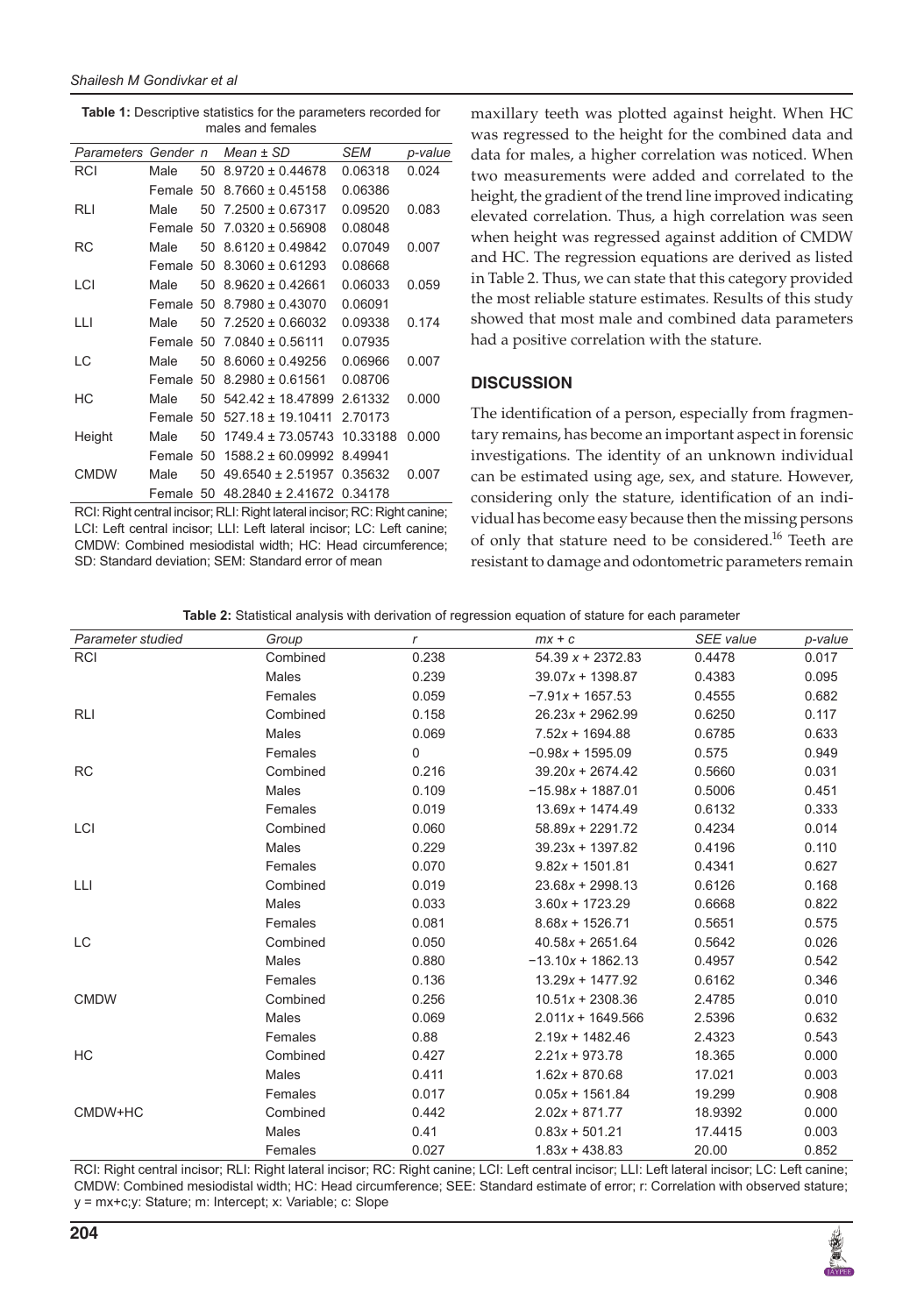constant over time. The methods of identification using teeth have various advantages as teeth are well defined and easy to locate standard anatomical landmarks.<sup>17</sup> Different scientists from all over the world used different bones of human skeleton right from femur to metacarpals to predict stature. $^{18}$  In situations of unavailability of these bones, recording of other body parts can also be useful to estimate body height. The dimensions of tooth and skull are also genetically determined as other bones of the body.19 Their measurements are unique for each race and geographical area since they are based on environmental variations as well.<sup>20</sup> Studies related to the stature estimation from odontometric parameters are circumscribed in Indian population. Therefore, the present research aimed to provide the valuable data pertaining to the correlation of stature with tooth for Indians.

A medical examiner may never know the type of demonstration presented to him or her for forensic examination. Such requirements can be met using new methods based on sound principles. Thus, there is a need to investigate any possible significant correlation of stature with teeth and skull dimensions. However, such a study can gain significance when multiple parts of a mutilated body or only isolated facial structure presents for forensic examination.<sup>21</sup> Prabhu et al<sup>22</sup> performed a study in 2013 on 95 adult individuals (47 females and 48 males) using buccolingual and mesiodistal measurements of all teeth, except third molars and stature estimates. They suggested that the dentition might be used as a supplement to more valid predicator of stature as they observed moderately significant correlation between the two. In contrast, no correlation between tooth width and stature was noted by Filipsson and Goldson $^{14}$  in early 1963 in Swedish population. Smaller sample size or difference in ethnicity may have shown this low correlation.

Osteometry seems to be the more favored and effective method in determining sex and race to an extent.<sup>23</sup> In this study, on plotting individual measurements of combined data against height, we found a highest correlation. In this modern era, the increased use of the regression formulae has definitely enhanced the precision of stature estimation. In addition, adjoining the odontometric and craniometric parameters has elevated the correlation with the stature prediction. Thus, analysis of the combined data showed a statistically significant correlation. The small sample size and nonhomogenous sampling may be responsible for inadequate outcomes procured from male and female statistics.

In this study, odontometry alone was noticed to be unreliable in stature estimation. This study provides a statistically effective technique to achieve accurate clues of stature as well as conspicuous need of gender determination from fragmentary remains of humans. It was also

observed that circumference of the skull and CMDW of the maxillary anterior teeth were statistically significant in correlation with height. Similar results were reported by Gupta et al.<sup>1</sup> However, few previous studies showed statistically insignificant correlation of mesiodistal dimensions of maxillary anteriors with height. Few limitations of this study were no use of ethnic or regional-specific regression formulae and selection of maxillary anterior teeth only. Further research with larger samples should be carried out in such a way that the validity of stature estimation from odontometric parameters should be upgraded.

## **CONCLUSION**

The results of this study suggest that teeth dimensions combined with skull measurements may definitely be a reliable tool in stature estimation of an individual. Thus, odontometric parameters along with regression equations may be used as a supplementary approach for stature estimation, especially in situations of unavailability of extremities. In the advancement of field of forensic odontology, skull anthropometry including maxillary extent, mesiodistal dimension of anteriors, and circumference of the skull are beneficial for stature estimation.

## **REFERENCES**

- 1. Gupta A, Kumar K, Shetty DC, Wadhwan V, Jain A, Khanna KS. Stature and gender determination and their correlation using odontometry and skull anthropometry. J Forensic Dent Sci 2014 May;6(2):101-106.
- 2. Stedman TL. Stedman's Medical Dictionary. Baltimore: Lippincott Williams and Wilkins; 2000. p. 211.
- 3. Kumar J, Chandra L. Estimation of stature using different facial measurements among the Kabui Naga of Imphal valley, Manipur. Anthropologist 2006;8(1):1-3.
- 4. Jadav HR, Shah GV. Determination of personal height from the length of head in Gujarat region. J Anat Soc India 2004;53:20-21.
- 5. Holland TD. Estimation of adult stature from fragmentary tibias. J Forensic Sci 1992 Sep;37(5):1223-1229.
- 6. Wells LH. Estimation of stature from long bones: a reassessment. J Forensic Med 1959;6:171-177.
- 7. Udhaya K, Saraladevi KV, Sridhar J. Regression equation for estimation of length of humerus from its segments: a South Indian population study. J Clin Diagn Res 2011;5:783-786.
- 8. Kalia S, Shetty SK, Patil K, Mahima VG. Stature estimation using odontometry and skull anthropometry. Indian J Dent Res 2008 Apr-Jun;19(2):150-154.
- 9. Hasegawa I, Uenishi K, Fukunaga T, Kimura R, Osawa M. Stature estimation formulae from radiographically determined limb bone length in a modern Japanese population. Leg Med (Tokyo) 2009 Nov;11(6):260-266.
- 10. Didia BC, Nduka EC, Adele O. Stature estimation formulae for Nigerians. J Forensic Sci 2009;54(1):20-21.
- 11. Simmons T, Jantz RL, Bass WM. Stature estimation from fragmentary femora: a revision of the Steele method. J Forensic Sci 1990 May;35(3):628-636.